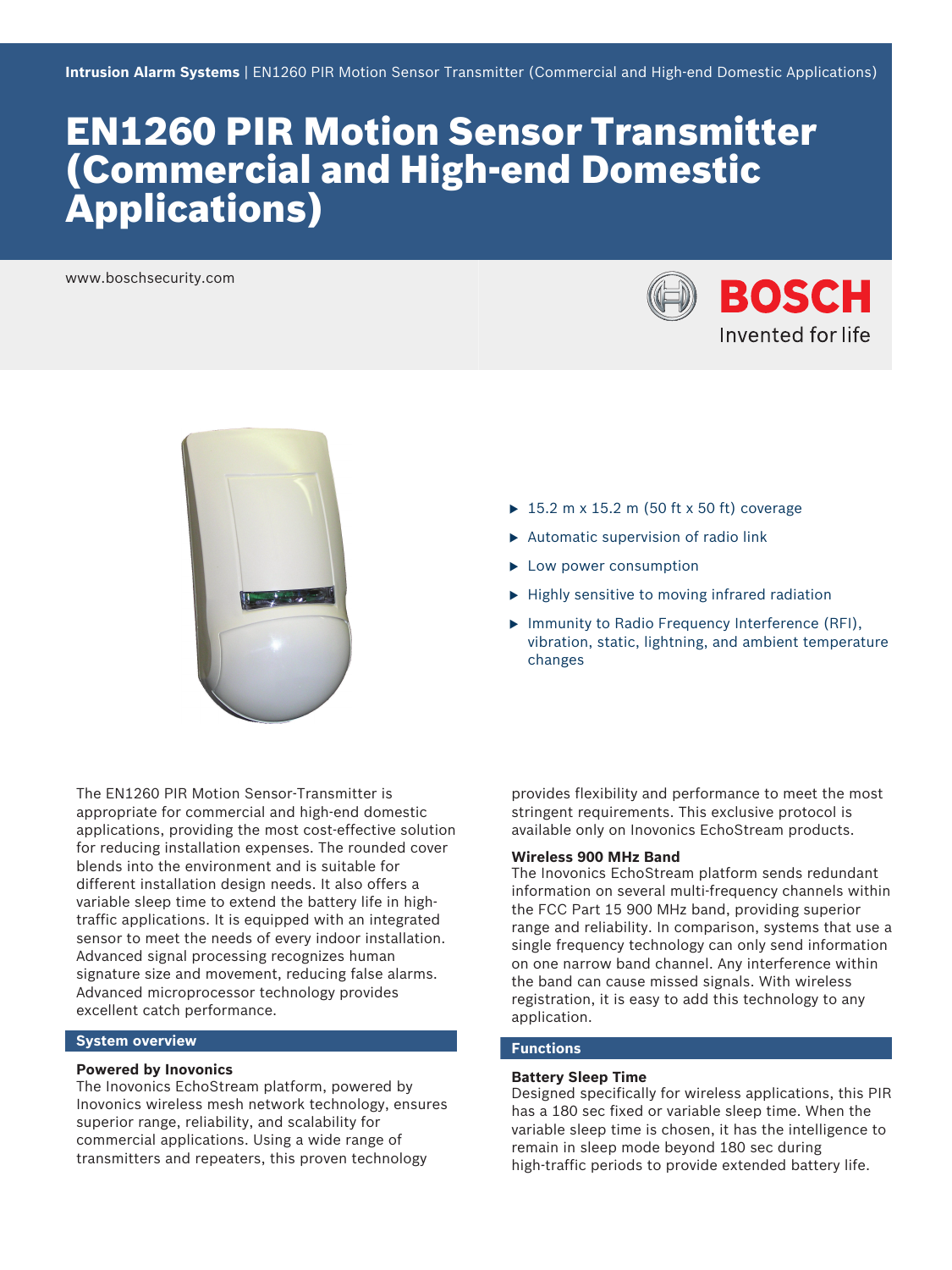### **Supervision**

The cover tamper and battery activity are supervised. Monitoring helps ensure reliable operation.

# **Wall and Cover Tampers**

The optional wall tamper switch provides increased security and is ideal for high-end residential applications. The wall tamper switch notifies the system when the transmitter is removed from its mounted surface. The cover tamper switch notifies the system when an intruder attempts to remove the sensor cover.

# **Certifications and approvals**

Inovonics Wireless Corporation holds the following approvals:

FCC Conforms to FCC Part 15 regulations

# **Installation/configuration notes**

# **Compatibility Information**

The EN1260 PIR Motion Sensor‑Transmitter is compatible with the following products:

# **Receivers**

| EN4016SK        | <b>Survey Receiver</b> |
|-----------------|------------------------|
| EN4200          | <b>Serial Receiver</b> |
| EN4204R         | <b>LED Receiver</b>    |
| <b>Repeater</b> |                        |
| EN5040-T        | High-power Repeater    |

#### **Mounting Height and Coverage Patterns**

Mount the sensor-transmitter at a height between 2.1 m and 2.7 m (7 ft to 9 ft). The coverage patterns for the standard lens and optional lenses are as follows:

### **EN1260 Standard Coverage**







#### **Parts included**

| Quantity | Component |  |  |  |  |  |  |
|----------|-----------|--|--|--|--|--|--|
|          |           |  |  |  |  |  |  |

- 1 Sensor‑transmitter with cover and wall tampers
- 1 3.0 V lithium battery

# **Technical specifications**

#### **Electrical**

| Power:                      | 3.0 V, 2.2 Ah                                                                                                                                                                                       |
|-----------------------------|-----------------------------------------------------------------------------------------------------------------------------------------------------------------------------------------------------|
| <b>Battery Replacement:</b> | Duracell DL123A, Panasonic CR123A,<br>or approved equivalent. Not all brands<br>are equivalent. Use the brands specified.                                                                           |
| Battery Life (Average):     | 2 years. Typical battery life shown is for<br>supervised operation using<br>recommended check-in times. The<br>battery life of a PIR sensor is highly<br>dependent on traffic in its coverage area. |
| Sleep Time:                 | Fixed or variable - has a standard fixed<br>sleep time of 180 sec; variable sleep<br>time allows remaining in sleep mode<br>longer to extend battery life in<br>high-traffic environments.          |

# **Environmental**

| Relative Humidity:       | Up to 90%, non-condensing                                                  |
|--------------------------|----------------------------------------------------------------------------|
| Temperature (operating): | $-20^{\circ}$ C to $+60^{\circ}$ C<br>$(-4^{\circ}$ F to $+140^{\circ}$ F) |

### **Mechanical**

| Dimensions: | 11.5 cm x 6.4 cm x 4.1 cm                                 |
|-------------|-----------------------------------------------------------|
|             | $(4.5 \text{ in. x } 2.5 \text{ in. x } 1.6 \text{ in.})$ |

### **Transmission Characteristics**

| Frequency:                                         | 902 MHz to 928 MHz                                          |
|----------------------------------------------------|-------------------------------------------------------------|
| Radio Frequency<br>Interference (RFI)<br>Immunity: | Greater than 30 V/m for frequencies<br>from 26 MHz to 1 GHz |

# **Trademarks**

Trademark names are used throughout this document. In most cases, these designations are claimed as trademarks or registered trademarks in one or more countries by their respective owners. Rather than placing a trademark symbol in every occurrence of a trademark name, Bosch Security Systems, Inc. uses